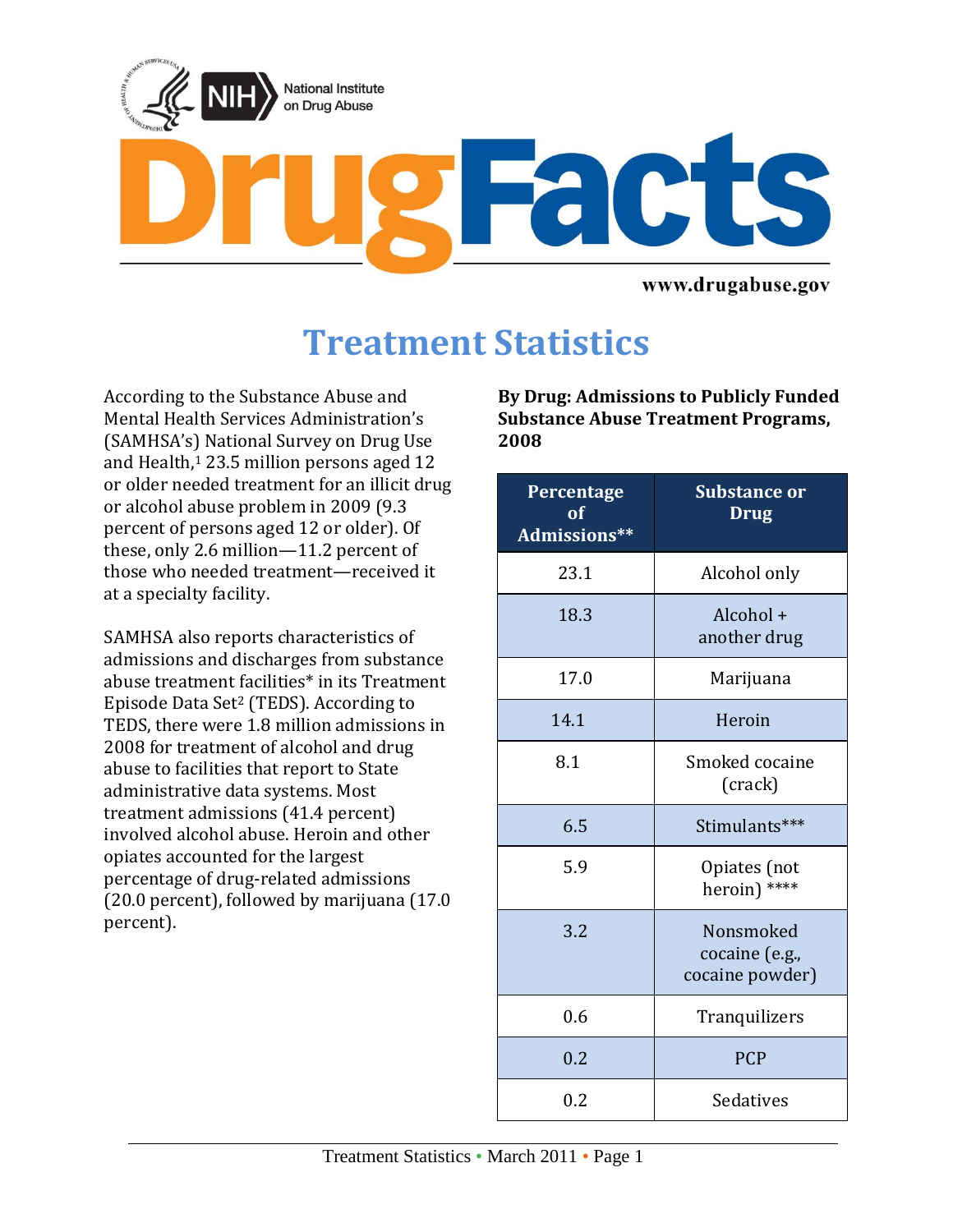Continued

| Percentage<br>Ωf<br>Admissions** | <b>Substance or</b><br><b>Drug</b> |
|----------------------------------|------------------------------------|
| 0.1                              | Hallucinogens                      |
| 0.1                              | Inhalants                          |
| 0.4                              | Other drugs                        |
| 2.2                              | None reported                      |

About 60 percent of admissions were White, 21 percent were African-American, and 14 percent were Hispanic or Latino. Another 2.3 percent were American Indian or Alaska Native, and 1 percent were Asian/Pacific Islander.

#### **By Race: Admissions to Publicly Funded Substance Abuse Treatment Programs, 2008**

| Percentage<br>$\overline{\textbf{0}}\textbf{f}$<br>Admissions** | <b>Race/Ethnicity</b>                  |
|-----------------------------------------------------------------|----------------------------------------|
| 59.8                                                            | White                                  |
| 20.9                                                            | African-<br>American                   |
| 13.7                                                            | Hispanic Origin                        |
| 2.3                                                             | American<br>Indian or<br>Alaska Native |
| 1.0                                                             | Asian/Pacific<br>Islander              |
| 2.3                                                             | <b>Other</b>                           |

The age range with the highest proportion of treatment admissions was the 25–29 group at 14.8 percent, followed by those

20–24 at 14.4 percent and those 40–44 at 12.6 percent.

**By Age Group: Admissions to Publicly Funded Substance Abuse Treatment Programs, 2008**

| <b>Percentage of</b><br>Admissions** | <b>Age Group</b> |
|--------------------------------------|------------------|
| 14.8                                 | 25-29            |
| 14.4                                 | $20 - 24$        |
| 12.6                                 | 40-44            |
| 11.7                                 | 35-39            |
| 11.5                                 | 45-49            |
| 11.3                                 | 30-34            |
| 10.4                                 | 50-59            |
| 7.5                                  | $12 - 17$        |
| 4.1                                  | 18-19            |
| 1.2                                  | 60-64            |
| 0.6                                  | 65 or older      |

## **Other Information Sources**

For other information on treatment trends, visit SAMHSA's publications ordering page at [www.store.samhsa.gov/home](http://www.store.samhsa.gov/home) or its Center for Behavioral Health Statistics and Quality site at [www.samhsa.gov/about](http://www.samhsa.gov/about-us/who-we-are/offices-centers/cbhsq)[us/who-we-are/offices-centers/cbhsq.](http://www.samhsa.gov/about-us/who-we-are/offices-centers/cbhsq)

For information on treatment research findings, visit our Treatment Research information page at [www.drugabuse.gov/related](http://www.drugabuse.gov/related-topics/treatment)[topics/treatment.](http://www.drugabuse.gov/related-topics/treatment)